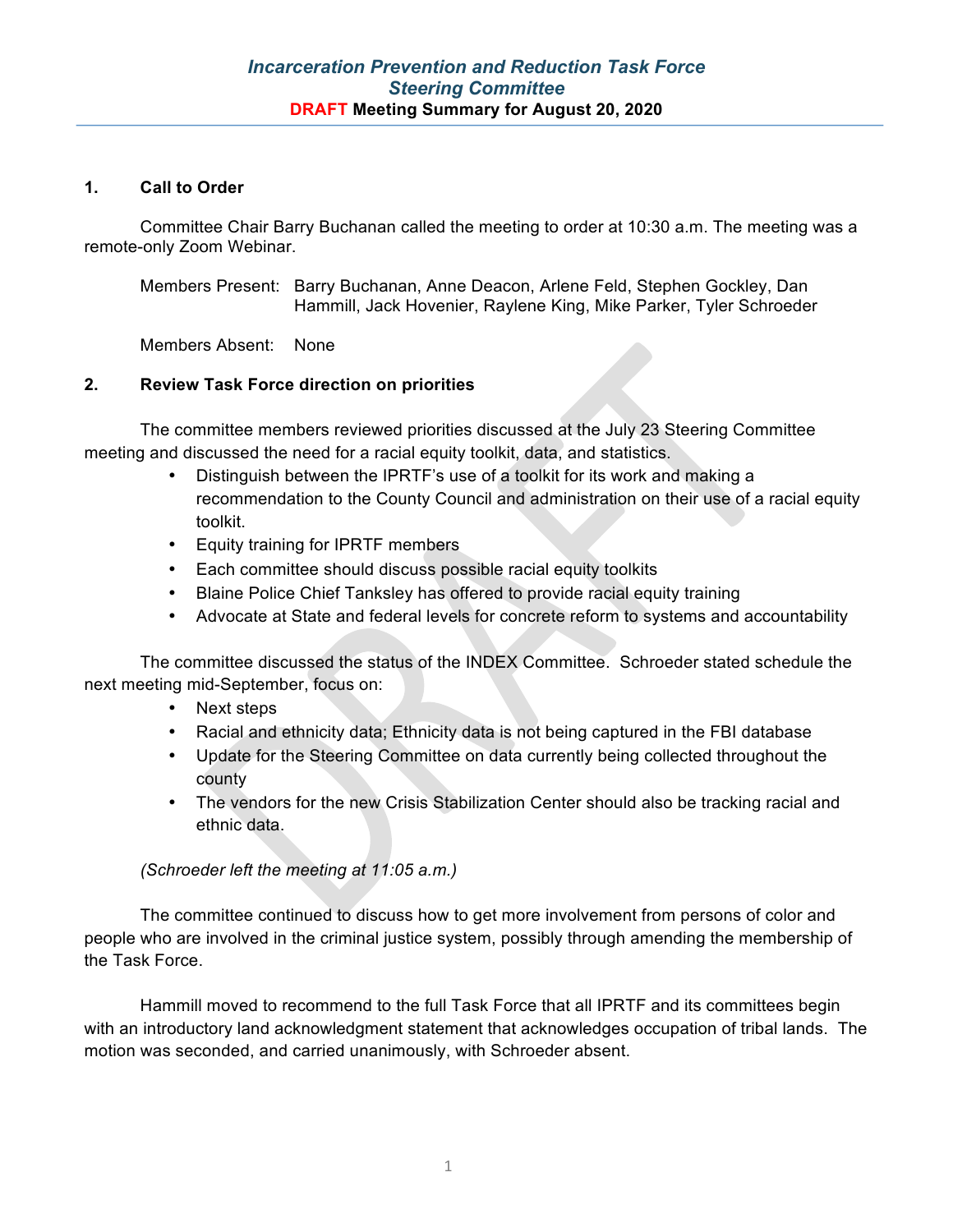## *Incarceration Prevention and Reduction Task Force Steering Committee* **DRAFT Meeting Summary for August 20, 2020**

Committee members continued to discuss strategies for being more inclusive, achieving better diversity and participation, and hearing from those with lived experience.

*(Hovenier left the meeting at 11:32 a.m.)*

## **3. First Feedback on Race and Justice Listening Sessions**

Committee members continued from the previous conversation to discuss achieving diversity and inclusivity; get input on how to ensure other voices feel safe enough to participate; potentially include the Task Force in listening sessions;

Deacon, Buchanan, Gockley, and Feld volunteered to review the Task Force's enabling ordinance to see if there are positions that can contribute multiple areas of expertise and consider how best to achieve better diversity and inclusivity.

Hammill reported on the listening sessions hosted by the County Executive and Bellingham Mayor. Some of the feedback he heard include:

- Agencies, including the Task Force, need to do a better job communicating what they're doing
- People don't see themselves reflected in the community agencies. Hiring practices need to be improved
- Listening is important, but action is necessary
- Defund the police and put the money into behavioral health services

Gockley stated he also heard feedback in the sessions that there is a distrust of law enforcement, government, government processes, and social systems meant to treat underlying issues. As much as possible, extract law enforcement from processes whenever possible, such as how 9-1-1 calls are routed.

The committee members discussed responding to the feedback from the listening sessions. Create a Task Force bulletin that goes out to the community. They need to consider whether the Task Force will need a budget from the upcoming biennium, possibly to develop a marketing strategy.

#### **4. Full Task Force meeting schedule**

The committee discussed the momentum of the full Task Force.

Buchanan moved to recommend that the Task Force to consider returning to a monthly meeting schedule. The motion was seconded and carried unanimously, with Schroeder and Hovenier absent.